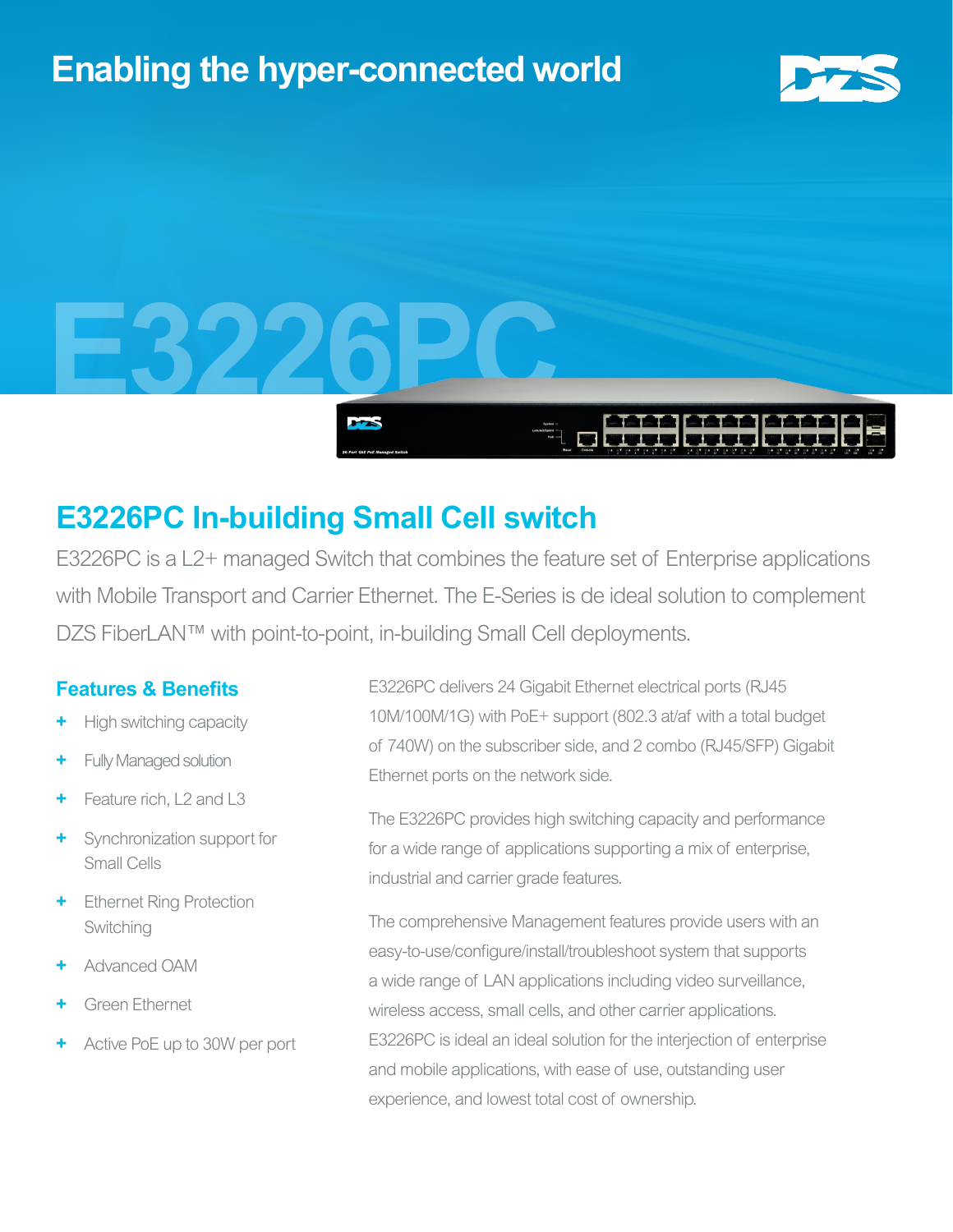# **In-building Small Cell switch**



### **Feature-rich Specifications to Support Various Applications**

The switch delivers extensive industrial and carrier grade functionalities, including linear (LEPS) and ring (ERPS) protection with ITU-T G.8031, ITU-T G.8032 respectively, with quick restoration times.

Mobile coverage for indoor locations where macrocell signal is low requires the deployment of Small Cells. These Mobile Transport applications have tight requirements for synchronization in frequency and phase. The E3226PC supports IEEE 1588v2, Precision Time Protocol (PTP), a timing standard used to synchronize clocks throughout a packet-based network. PTP can be used to achieve clock accuracy in the submicrosecond range, making it suitable for measurement and control systems and Mobile Transport applications.

E3226PC provides advanced Active PoE features such as PoE auto-checking, PoE scheduling, and PoE power delay for users to manage the powered devices easily.

### **Superior Reliability through OAM and CFM for Service Assurance**

The E-Series family of switches provides Operation, Administration and Maintenance (OAM) support according to the industry main standards IEEE 802.1ag/802.3ah & Y.1731. These standards provide the required mechanisms for the network operators to monitor and guarantee that the proper service level requirements are met at all times. A comprehensive set of OAM tools can greatly simplify network management and monitoring resulting in reduced operational expenditures.

### **Lowing Total Cost of Ownership (TCO) with Energy-efficient Design**

The switches part of the E-Series portfolio are designed to help companies to save power needs and reduce TCO. The E3226PC supports Energy Efficient Ethernet (IEEE 802.3az) standard, which is whidly used for in building and campus applications to build a greener packet switched network.



Typical Use Case: E-Series switch provides Small Cell aggregation while M-Series switch implements Mobile backhaul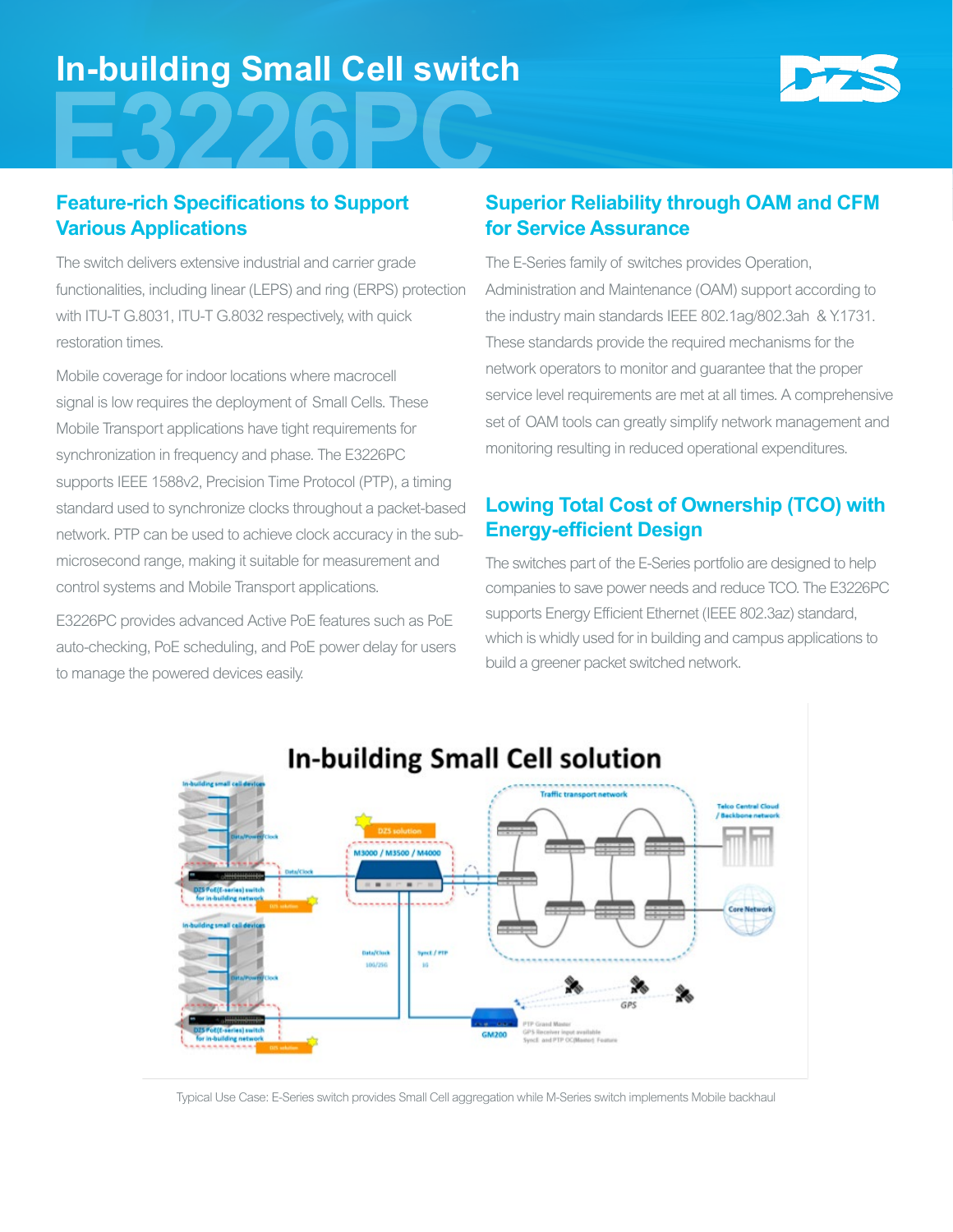## **In-building Small Cell switch**



## **Features, Protocols, Interfaces**

#### **Capacity**

- + 38.68 Mpps
- + 52 Gbps
- + MAC Table size 8K
- + Max Frame 9216 Bytes

#### **Interfaces**

- + Fixed 24-port 1G RJ45
- + Fixed 2-port 1G Combo RJ45/SFP
- + 1-port of GE Out of Band MGMT

#### **Management**

- + SNMP 1, 2c, 3
- + HTTP/HTTPS/SSH
- + S-Flow
- + UPnP
- + Dual Firmware bank
- + NTP
- + Syslog
- + IPv6 Management
- + RMON
- + HW/SW Monitoring/Watchdog

#### **QoS**

- + 8 Hardware Queues
- + Scheduling
	- >SP and WRR
- + Queue assignment based on DSCP/CoS Classification
	- > Port based
	- > 802.1p VLAN priority based
	- > IPv4/IPv6 precedence / DSCP based
	- > DiffServ
	- > Classification and re-marking ACLs
- + Rate Limiting
	- > Ingress policer
	- > Egress shaping and rate control
	- > Per port

#### **Layer 2 Capabilities**

- + Standard Spanning Tree 802.1d
- + Rapid Spanning Tree (RSTP) 802.1w
- + Multiple Spanning Tree (MSTP) 802.1s
- + IEEE 802.3ad LACP
- + Up to 5 groups / 4 ports per group
- + Port-based VLAN
- + 802.1Q tag based VLAN
- + MAC-based VLAN
- + Management VLAN
- + Private VLAN Edge (PVE)
- + Q-in-Q (double tag) VLAN
- + Voice VLAN
- + GARP VLAN Registration Protocol (GVRP)
- + DHCP Relay
- + DHCP Option 82
- + IGMP v1/v2/v3 Snooping
- + Supports 1024 multicast groups
- + IGMP Querier
- + IGMP Proxy
- + IGMP snooping with proxy reporting
- + IGMP Report suppression
- + MLD v1/v2 Snooping
- + Multicast VLAN Registration (MVR)
- $+$  LLDP
- + Port Mirroring

#### **Carrier Ethernet**

- + ITU-T G.8031 ELPS
- + ITU-T G.8032 ERPS
- + IEEE 802.3ah OAM
- + IEEE 802.1ag CFM
- + ITU-T Y.1731 PM
- + IEEE 1588v2 PTP

Dimensions (W x H x D)  $42$  mm x 44 mm x 211 mm AC power 400-240VAC, 50/60Hz

Operating temperature  $-31$  to  $10^{49}$ F (0 to  $40^{\circ}$ C)  $\sim$  00B Management  $10^{10}$ 00/1000Base-T (RJ45) Storage temperature  $4 - 158$ °F (-20~70°C) UNI UNI 24 x 10/100/1000 Base TX Operating humidity 10 to 90 % (non-condensing) NNI NNI 2 x 1G Combo SFP/RJ45 Altitude <1000 ft (<3000 m) Certifications CE, CE, UL, FCC, FCC

Weight Maximum power consumption  $\sim$  4 kg  $\sim$  4 kg  $\sim$  4 kg  $\sim$  10 Maximum power consumption  $\sim$  740 W

**Physical & Environmental Specifications**

#### **Layer 3 Capabilities**

- + IPv4 Static Routing
- + IPv6 Static Routing
- + DHCP Client/Server
- + DHCPv6 Client

#### **Security**

- + Secure Shell (SSH)
- + Secure Sockets Layer (SSL)
- + IEEE 802.1X RADIUS Authentication
- + IGMP-RADIUS based 802.1X
- + RADIUS Dynamic VLAN assignment
- + Layer 2 Isolation Private VLAN Edge (PVE)
- + Port Security Fixed MAC
- + IP Source Guard
- + RADIUS/ TACACS+
- + Storm Control
- + DHCP Snooping
- + ACLs (256 entries, drop, rate limit)
- + ACL Classifiers:
	- > S/D MAC addr, S/D IP addr
	- > VLAN ID, Protocol, port, DSCP
	- > IP precedence, S/D TCP/ UDP port
	- > 802.1p, Ethernet type, ICMP, TCP flag
- + Loop Protection

#### **PoE Support**

- + IEEE 802.3af/at
- + PoE Scheduling, Auto-Checking
- + Power Delay

#### **Regulation and Compliance**

+ EN 55032/35 / EN61000 + AS/NZS CISPR 32

+ FCC Part 15B / + ICES-003

+ IEC/EN 62368-1 + UL 62368-1